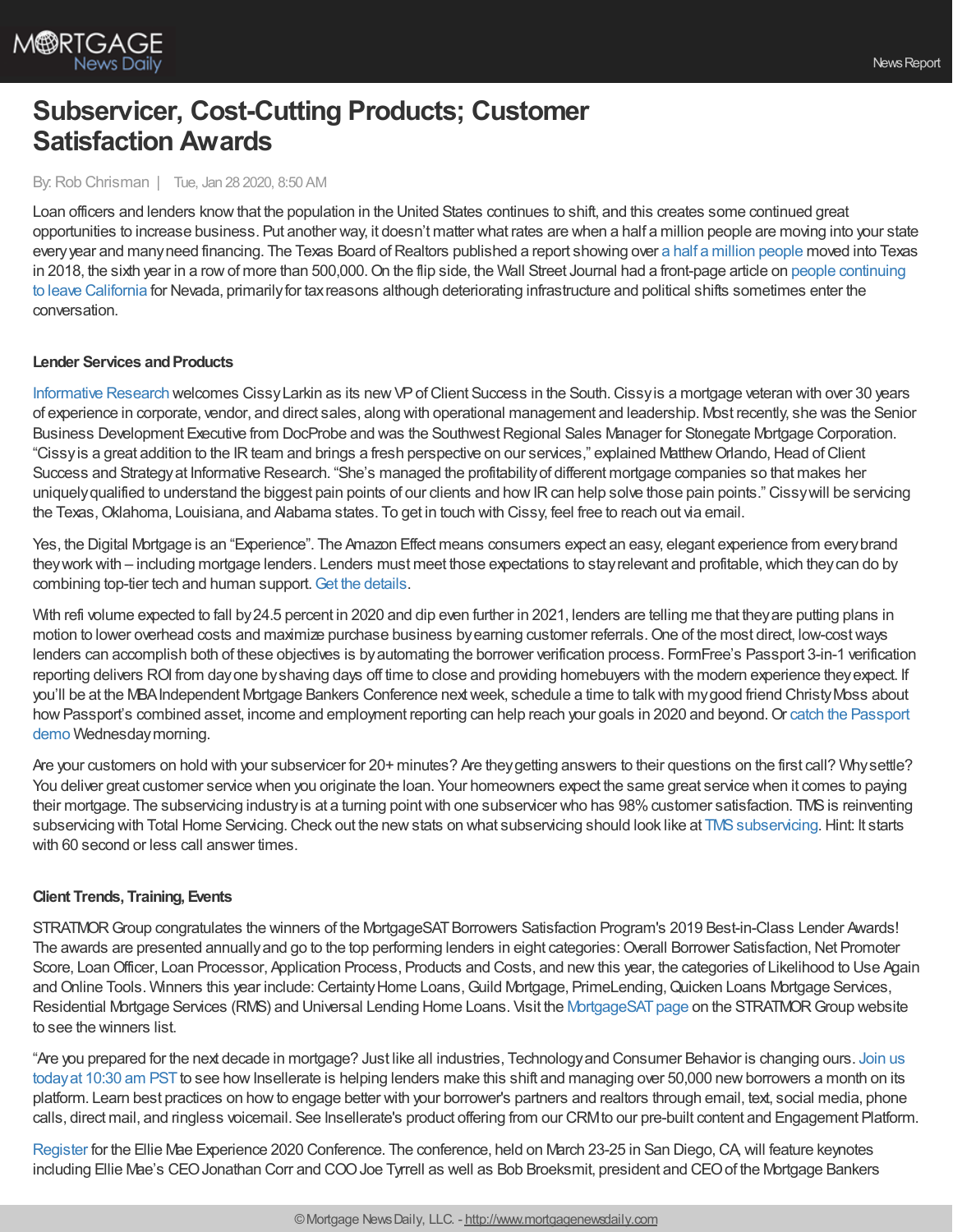Association, and Leslie Odom Jr., Tony and Grammy award-winner performer and author. This exclusive event gives attendees insight into current and future trends from thought leaders, skills to maximize investments in Ellie Mae's [Encompass](https://www.elliemae.com/encompass/encompass-digital-lending-platform) Digital Lending Platform and the latest information about consumer engagement, lending automation, compliance, trends and development to help growtheir businesses.

On Thursday, January 30th, join the Mortgage Bankers Association of Greater Philadelphia and Holland & Knight's Philadelphia office for a live, web-based CLE presentation Webinar to learn how to properly address employee misconduct in and outside of the workplace. Opening remarks begin at 1:00 PMfollowed by training sessions with CLE credit from 1:00-3:00 PM. You will receive a link after [registration.](https://mbagp.org/meetinginfo.php?id=24&ts=1578417336)

How do you handle stress? Join Mary Jane Reed, Regional Vice President of The Leader's Edge, for an mPower Webinar - Being Resilient: AKeyto Leadership Success. Learn to assess howwell you exercise your [resiliencymuscles](https://www.mba.org/store/events/webinar/mpower-presents-being-resilient-a-key-to-leadership-success?utm_source=Informz&utm_medium=Email&utm_campaign=mba%252Eorg#_zsHhMNA1_zl141W5) and get tools to help you perform under stress. Register now for this January 30th Webinar, MBA members: enter promo code "WEBINAR" at checkout to register for free.

# **Capital Markets**

The week began with LOs everywhere secretly cheering the spread of the coronavirus! Treasuries, and thus rates, were hit to start the week with markets trading sharplyrisk-off on further concerns about the virus amid more cases and fatalities as Chinese authorities continue to struggle to contain the epidemic. Assets like gold and Treasuries were boosted as equities were pressured. The 10-year yield finished the dayat its lowest level since earlyOctober and the 2s10s spread narrowed again.

The number of confirmed cases in China increased to nearly3,000 over the weekend, prompting Chinese officials to extend Lunar New Year-related closures. China's stock market will now be closed until next Monday while companies in the Zhejiang province have been barred from returning to work before February9. The longer the reduced economic expectations persist, the worse the news becomes for the economy. Macau reported a 35 percent drop in visitor arrivals during the first day of the Lunar New Year compared with the same day last year and a 59 percent drop in arrivals on the second day.

Sales of **new U.S. homes cooled for a third month in December**, signaling a potential pullback after purchases climbed to some of the best levels in more than a decade amid lower borrowing costs and a solid labor. New home sales failed to meet expectations but were still strong on a year-over-year basis, benefiting from the decline in mortgage rates and the extremelytight supplyof existing homes for sale. It is worth noting, lenders extended \$2.4 trillion in home loans last year, the most since 2006.

Howabout some good (or at least non-negative) news? It seems to be the consensus that the Fed won't take awaythe markets' punch bowl bychanging rates, as **concerns about low inflationshouldkeepthe Fedonholdfor a prolongedperiod**. Federal Reserve officials are instead reportedlyexamining whether capping yields on Treasurysecurities could work as a tool to combat the next recession. Separately, the Fed's preferred replacement for Libor as an interest-rate benchmark appears to be catching on with more investors.

The first meeting of the year means that there will also be new voting members as part of the FOMC's regular rotation of regional presidents. Rotating off as voting members will be two "hawks," Boston President Rosengren and Kansas City President George, and two "doves," Chicago President Evans and St. Louis President Bullard. On balance, the new crop of voters looks to be slightly more hawkish. Cleveland President Mester and Philadelphia Fed President Harker tend to be on the "hawkish" end of the spectrum, Dallas President Kaplan tends to be fairly middle-of-the road in his policy views, and Minneapolis Fed President Kashkari is probably the most "dovish" member of the FOMC.

The regional Fed presidents who rotate on and off as voters account for onlyfour of the ten votes that are currentlycast at each meeting, and are unlikely to sway the final vote outcome. All of the regional Fed presidents are always part of FOMC discussions, giving them the chance to influence the direction of policyeven if theyare not currentlyvoters. What does it mean? The makeup of voters in 2020 is likelynot a significant factor in our outlook for FOMC policy this year.

Today's calendar is already underway with December Durable Orders (+2.4 percent) and Durable Orders-extransportation (-.1 percent), a mixed bag. Ahead is a gaggle of second-tier, usually non-market moving news: Redbook same store sales, November S&P Case-Shiller Home Price Index, the Richmond Fed Manufacturing and Services indices for January, the Dallas Fed Texas Services Indexand January Consumer Confidence. This afternoon brings auction results for \$32 billion 7-year Treasurynotes after the morning's \$20 billion 2-year FRN auction. Additionally, ahead of the start of the two-way FOMC meeting, NY Fed President Williams will deliver remarks. We begin today with Agency MBS prices unchanged from Monday night and the 10-year yielding 1.62 percent after closing yesterday at 1.61 percent.

#### **Employment and Transitions**

"Do you produce over \$1MMa month in Loan Volume? You might be leaving over \$200k on the table everyyear. Whynot take that home?